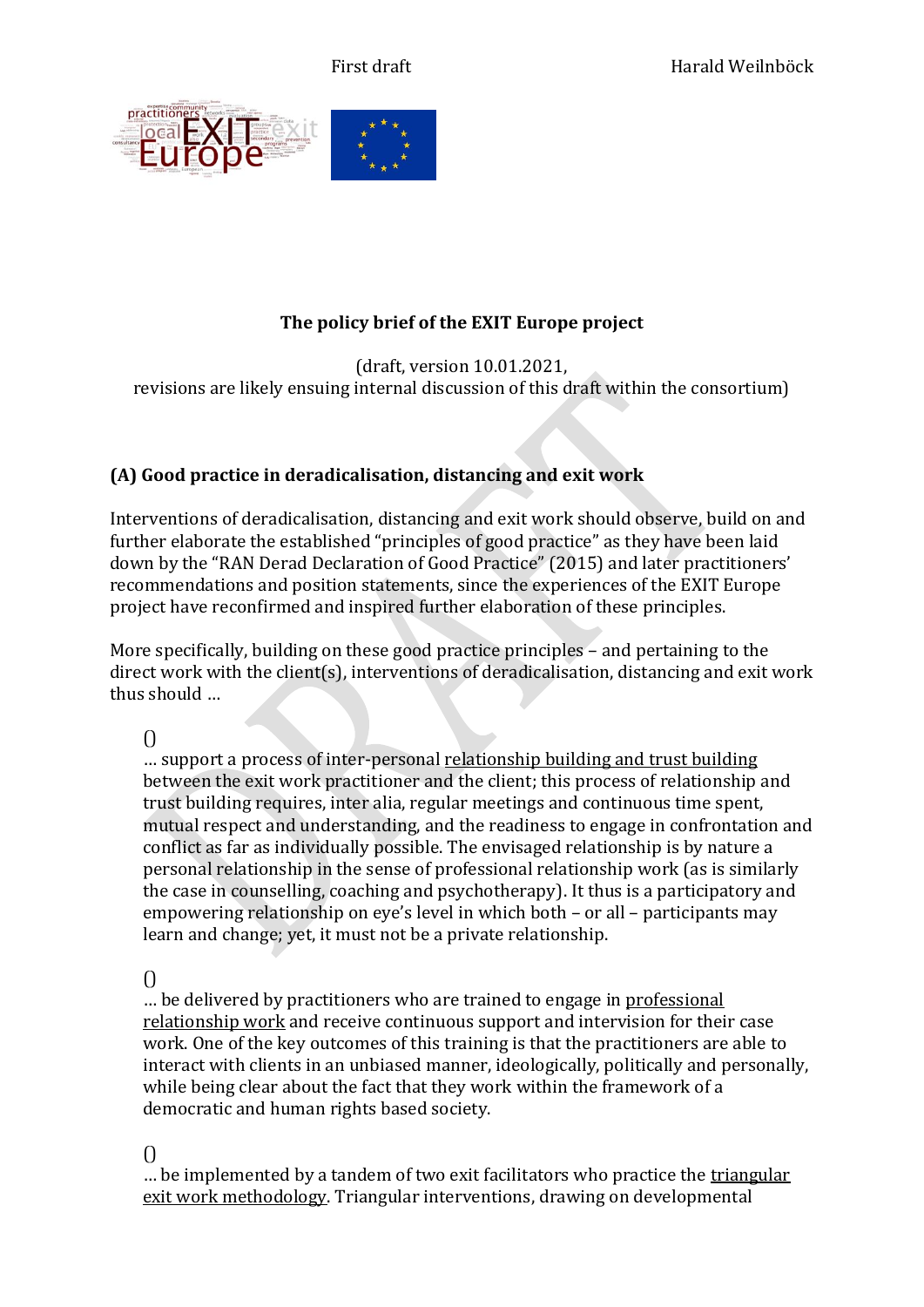psychology, require that the client is jointly mentored by two exit practitioners who are characterized by personal differences (as sex/ gender, social, ethnic and professional background, e.g. social work, psycho-therapy, religious mentoring, cultexit, gang exit, inter alia) – and interact among each other in their tandem work relationship in a transparent way before and with the client.

The triangular approach offers the client a multi-polar relational setting beyond the binary one-on-one situation and constitutes the kernel of a functional group setting and social system. Therefore, employing the triangular tandem approach has high impact on fostering the important skill of handling and benefitting from diversity, complexity, well managed dissent and relativity – which are the very opposite of extremisms' black and white world views. The skill of handling triangular complexity thus constitutes the most important psychological prerequisite for living in and proactively upholding a democratic and human-rights based society. 1

## $\bigcap$

… be based on a clear and shared work agreement with the client about the overall objective and the aimed for personal changes which are envisaged for her/him as a result of the intervention. This agreement should be worked out and commonly owned by the client and the practitioner. It is subject to further adaptions in the course of the collaboration; it should always reflect a need for exiting violent extremism and/or group hatred (as in "group focused enmity").

## $\bigcap$

… unfold in a setting in which maximal personal safety both of the practitioner(s) and the client is assured. In view of the client this also implies continuous attention for issues of endangerment of self and of others – and for recognizing situations of imminent danger, especially with respect to any risk of committing an act of violence or terrorism. The practitioners may in some instances have to mitigate risk of retribution by violent extremist organisations. However, the practitioners will under no circumstances collaborate on risk assessments which are created by security and judicial authorities.

# $\bigcap$

… be placed in a "safe space" in the sense that full confidentiality and data protection as well as consideration of privacy impact is secured for the client. In particular in view of the trust building but also in reference to all other good practice criteria, the principle of confidentiality is essential for being able to implement successful exit work; this is also key for being able to provide a sustainable exit program which is widely recognized as being trustworthy and confidential. This also requires for exit practitioners to obtain the legal right to refuse to give witness in court about their clients (as physicians, priests and psychotherapists have it).

Whenever exit work is delivered within statutory institution (as prisons, schools, etc.) the principle of confidentiality also requires that the intervention is provided by external, non-institutional and non-governmental practitioners since only those can assure confidentiality. These NGO practitioners should still be refunded by government since security/ prevention and protection of democracy are statutory

<u>.</u>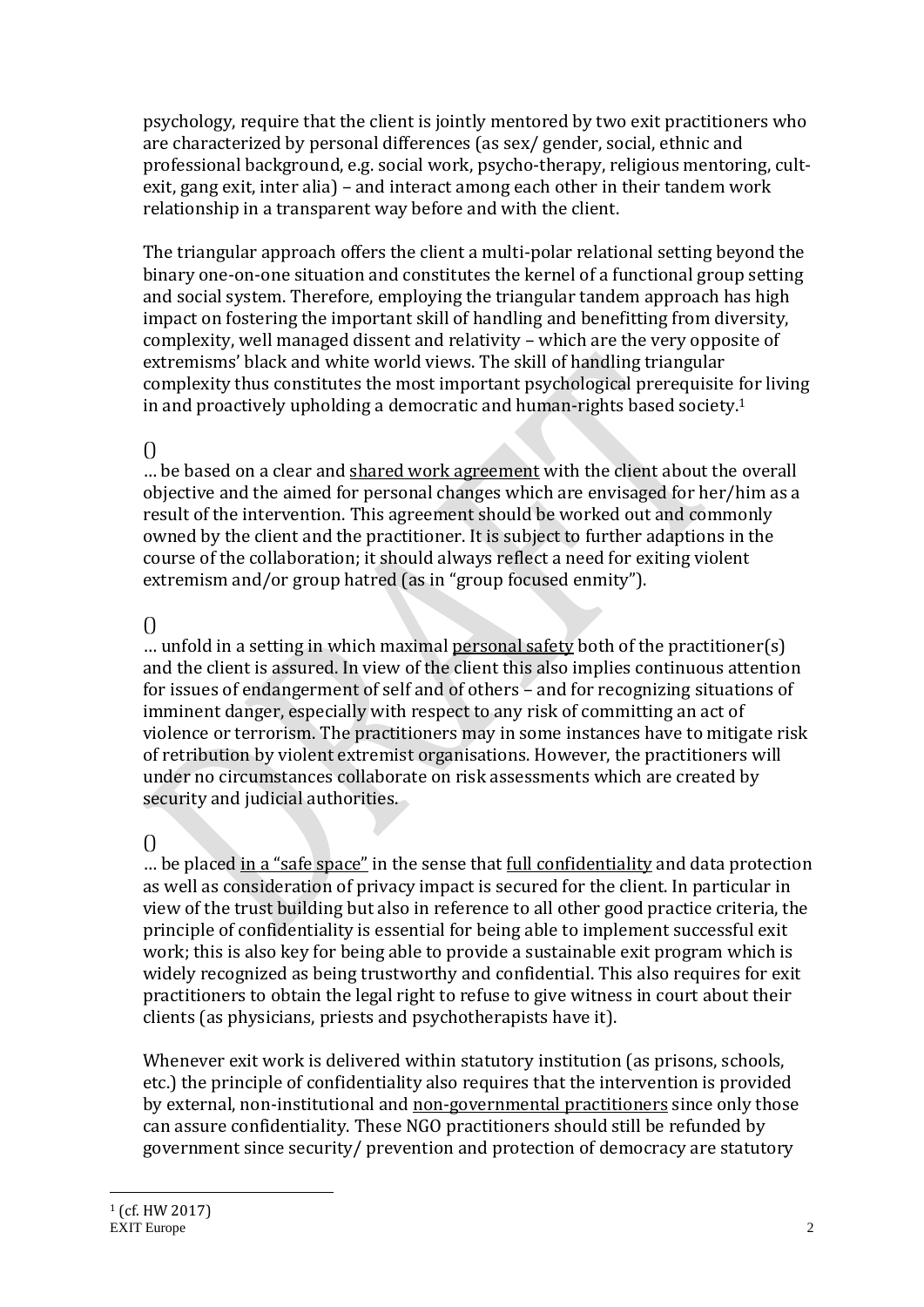obligations; but practitioners need to have license to act autonomously and be answerable only to their own independent quality assurance. They should also have permission to work within and across statutory institutions, as their clients change their institutions and may thus provide confidentiality and continuity of a long term intervention.

The success of the work of external practitioners delivered within statutory institutions relies on a good rapport and mutual understanding between the external practitioners and the statutory staff of the institution. Such understanding regards the very nature of the intervention and the complementary roles of the different actors in and around the intervention. It may be promoted by shared training and awareness raising sessions which will support the embedding of expertise in the institution and help to prevent professional competition as well as insider-outsider resentments which sometimes emerge when statutory and nongovernmental practitioners work side by side without any integrative measures being in place. The shared training and awareness raising will thus further mutual respect between external practitioners and internal (statutory) staff which will then be noticeable in many ways to the participants themselves, signalling to them that an inside-outside border has been productively managed.

#### $\bigcap$

… are based, in principle, on voluntary consent of the client. Hence, participation must be freely chosen, rather than assigned, coerced, or mandated; also dropping out of the intervention must neither be held against the client nor go on her/his records in any way. However, it may be feasible and beneficial that potential participants are motivated beforehand through preparatory and motivational interviews (not through incentives). They may then enrol in the intervention on the basis of a minimal readiness to aim for some, yet not fully defined degree of personal change which has to do with leaving violent extremism and/or group hatred and then, ideally, embark on a process of incremental buy-in and increased commitment to and understanding of the intervention.

#### $\bigcap$

… be based on a methodology of "intensive-pedagogical" intervention which constitutes a newly emerging field of academic study and practice research, developing at the interface of education/ training and clinical psychotherapy. Working on the basis of a methodology of "intensive-pedagogical" intervention requires to …

#### ()

… proceed without any fixed curriculum or session plan – and thus work in an open-process and open-ended approach. This open-process approach has no prejudice to results and is anchored but in the shared work agreement about the overall objectives and aimed-for personal changes – as it is also based on trust and relationship building and the other aforementioned principles. This methodology is maximally client-focussed, participatory, exploratory and in essence self-directed by the participant(s). This requires a high degree of methodological flexibility on the part of the practitioners.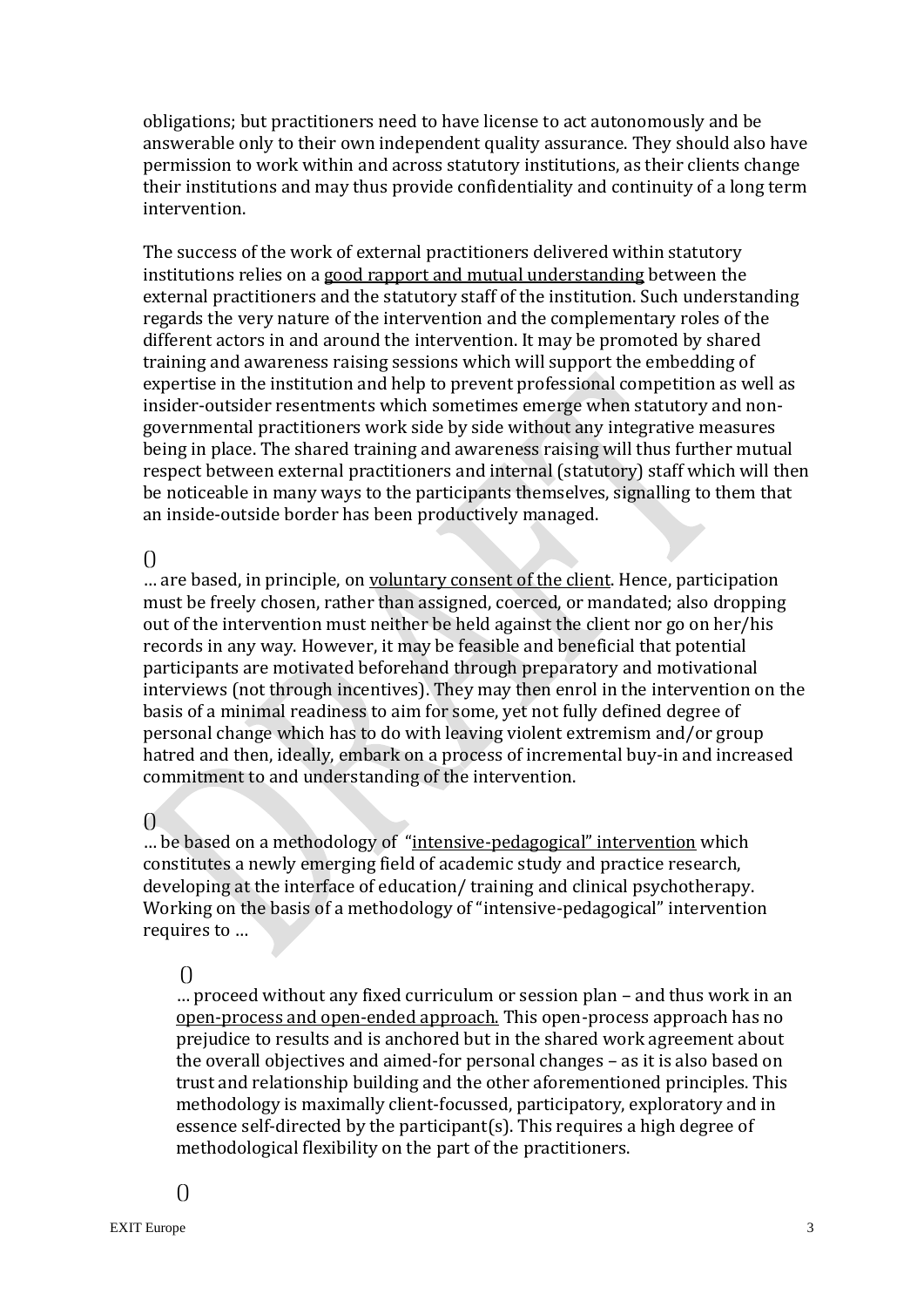... emphasize narrative communication as opposed to argumentative and debate like interaction. Narrative communication engages in personal self-expression and shares personally lived-through experiences and subjectively perceived actions with co-narrative listeners; it thus narratively recounts these experiences and actions to others. Contrarily, discussing arguments, levelling counter-arguments, and debating ideological, religious or other issues is deemphasized in narrative communication while it is by no means excluded.

Hence, one of the key objectives of narrative interventions is to build and support the clients' capacities and skills to narrate about individual experiences and individual actions (be they of a personal, political or other order) – and to attentively and co-narratively listen to individual narratives. This may specifically include accounts of committed and/or incurred acts of violence.

#### $\bigcap$

… focus on emotional intelligence and social skills – hence facilitate emotional learning in particular with regard to conflict related affects of anger, shame/ guilt, anxiety, stress and resultant aggression and rage which have been found as being essential drivers of violent extremism and group hatred.

Therefore, some good-practice interventions tend to also employ group settings as much as possible which constitute an extension of the triangular approach. These group settings are able to provide an even more intense level of experiencing diversity, complexity and relativity and thus enhancing social and emotional learning – while it is advisable to flank them by one-on-one sessions to buffer situations of overstrain and stress.

Moreover, group settings – which are embedded in the community, for instance in schools, youth work, correctional facilities, inter alia – have been found to be effective in identifying at-risk individuals who are in need of more intensive and prolonged interventions of psycho-social counselling or therapy. These individuals may then receive such interventions without being removed from the group setting. This is doubly valuable since if remaining strongly embedded in the group and in the community these individuals may then become a factor of societal resilience building.

#### $\bigcap$

… focus on the client's biography and family history as well as on the client's social environment and community – which is a focus that will already be triggered by the emphasis on narrative communication.

In so doing, focus on real or perceived grievances of a personal, social, political and community related kind which may be contained in these biographies, family histories and social environments. Moreover, be especially attentive to experiences and/or acts of "group focused enmity" and of real or perceived victimization and violence. In all this, always be particularly observant to issues of gender and sexuality. Since gender role issues around masculinity and femininity – more specifically, sexism and homo- and trans-phobia – have proven to be at the core of all sorts violent extremism.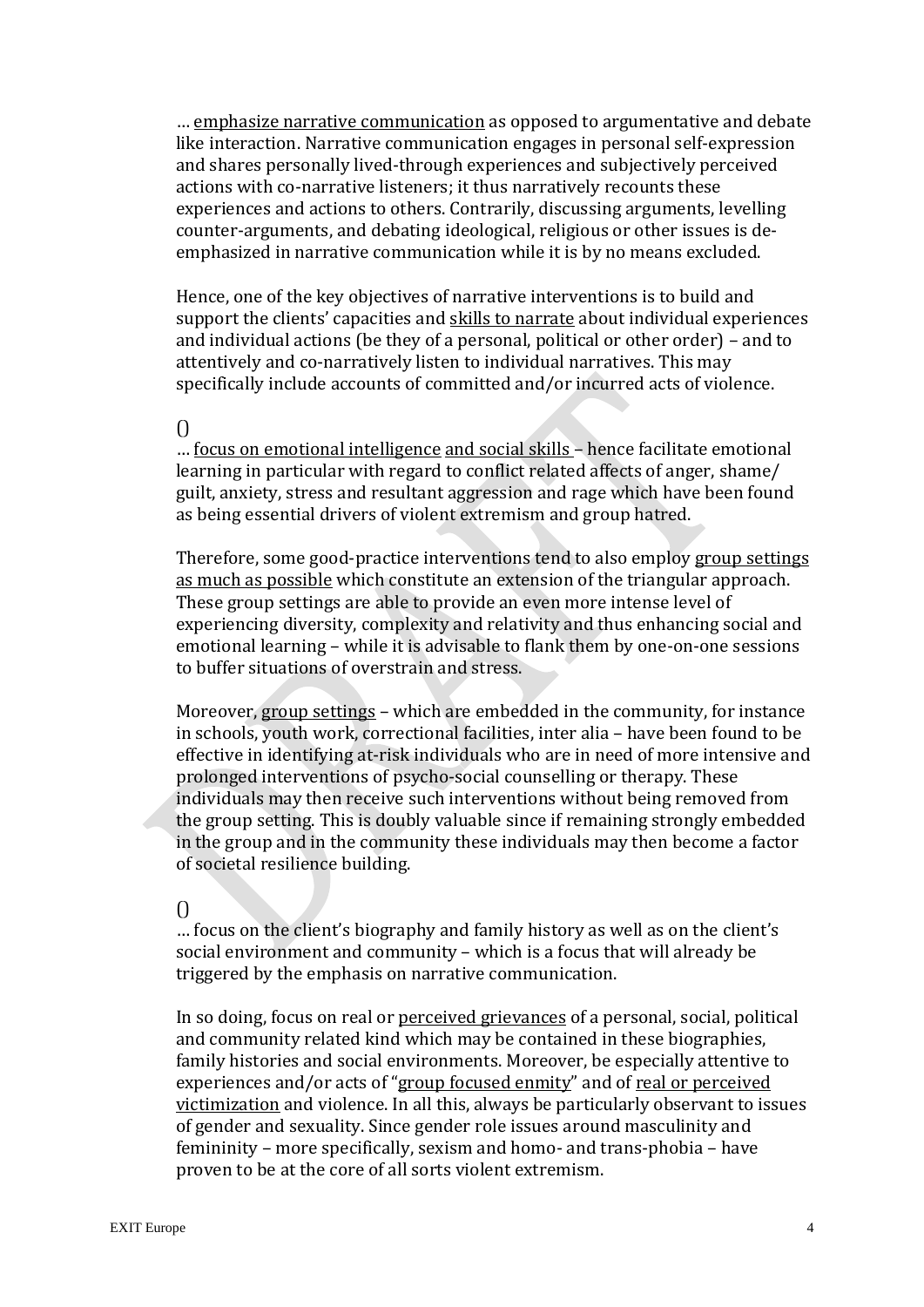()

… before the personal and social backdrop of the individual and her/his related grievances, also raise political and religious issues. Yet, do so in keeping with the open-process methodology and in applying an approach of "intensivepedagogical civic education" (being placed at the interface of education and counselling/ therapy2) – i.e. only raise these issues after having achieved a stable work relationship with the client and when a specific occasion has merged from the dialogue with her/him.

In this way also including reference to public and media discourses on political, religious as well as social issues is important since these discourses are often used by extremist recruitment strategies as they also play a role in populist and partisan political statements.

() … to implement the intervention in the offline domain mostly. Since exit work, being professional relationship work which is based on inter-personal trust and rapport building, generally needs to be face-to-face – it cannot be done online; while online counselling and online street work may be an element of it. In any event, other than still being suggested by some, counter narratives in the internet are largely ineffective and often detrimental for purposes of deradicalisation.

#### $\bigcap$

… generally focus on the personal skills, capacities and resources of the clients and their social contexts – thus avoiding to stress deficits – and on developing solution for imminent challenges which the client may face.

## $\bigcap$

… be prepared to also work with the **social context of the client i.e. conduct family and context interventions** with family, friends, peer-groups, community and institutional caretakers of clients – especially with regard to those clients who are not directly accessible for the exit practitioner but also in order to deliver exit facilitation in a systemic way

# **(B) Good practice in PVE policy making and program design**

Moreover, interventions of deradicalisation, distancing and exit work should also be placed in an societal and statutory environment which allows for observing, building on and further elaborating the established principles of good practice in PVE policy making and program design (2017 HW). Working in an environment of good practice PVE policy making and program design requires all policy making to …

## $\bigcap$

<u>.</u>

… strictly proceed in a **cross-extremisms perspective**, i.e. in policy making, always consider all forms of violent extremism, group hatred and anti-democratic attitudes in a

EXIT Europe 50 and 50 and 50 and 50 and 50 and 50 and 50 and 50 and 50 and 50 and 50 and 50 and 50 and 50 and 50 and 50 and 50 and 50 and 50 and 50 and 50 and 50 and 50 and 50 and 50 and 50 and 50 and 50 and 50 and 50 and <sup>2</sup> Baumann xx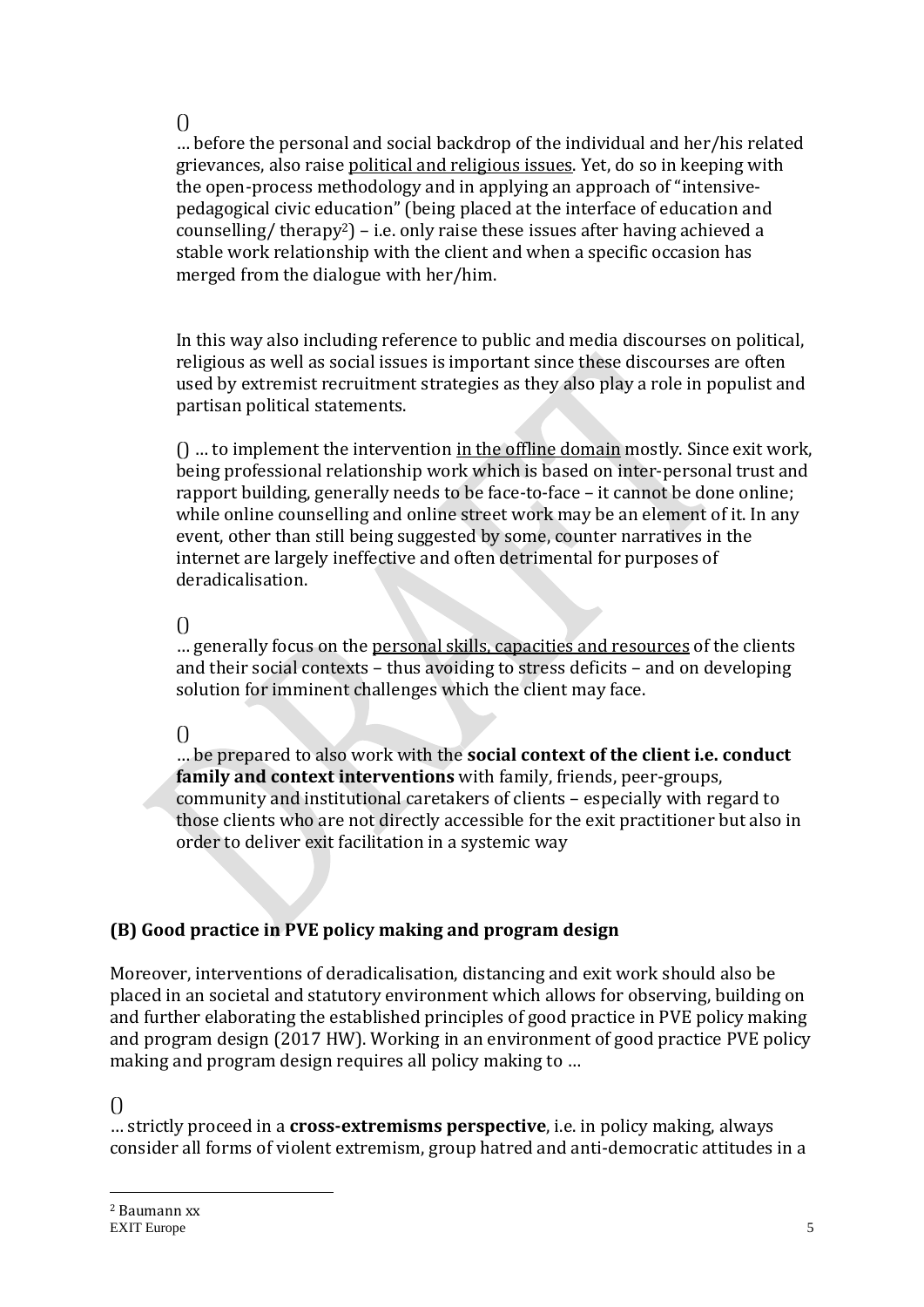synoptic manner as much as possible, including religious and psychological cults, gangs, sectarianism and currently emerging new forms of radicalisation. For instance, today this also means to consider the issue of disengagement from conspiracy believe systems and organisations within the policy framework preventing of violent extremism and anti-democratic attitudes.

Concretely speaking, any instances, activities and statements of policy making (and academic research) should be avoided as much as possible in which reference is made to only one form of extremism – be it in planning and communicating about a national prevention program, designing a practitioner training, organizing a conference or policy meeting etc. At all such occasions the emphasis should be put on the cross-extremisms nature of the psychological and social issues which are at the core of the phenomena of violent extremism – and of the needed measures of targeted prevention. Hence, there is the need to always speak a cross-extremisms discourse, always follow a crossextremisms concept of policy and program design and always act in a cross-extremisms logic of implementing and communicating on this subject matter.

In order to do so, existing cross-extremisms concepts as e.g. "group-focused enmity" should be used. Moreover, in support of the cross-extremisms perspective reference may be made to the fact that the good practice principles of prevention and deradicalisation have been found to apply to prevent work with individuals across all forms extremisms. For instance, the good practice principle of narrative interaction, i.e. of de-emphasizing discussion and debate of ideological, religious or similarly abstract issues is relevant for exit work with all different forms of extremism.

Most importantly, the cross-extremism perspective requires **de-politicizing the issues** of violent extremism in the sense that all parts of the political spectrum refrain from using the subject of violent extremism – and singular forms of violent extremism – for party political or partisan rhetorical ends; in particular it must be avoided that one form of extremism is pitted against the other for political reasons, claiming its allegedly higher level of security threat or greater relevance for the protection of democracy.

#### $\bigcap$

… refrain from program strategies that **over-emphasise the online domain** and bank on counter-narratives. As noted above, practitioners' experience overwhelmingly suggests that impactful interventions of deradicalisation and exit work primarily require direct, face-to-face, and relationship-based approaches in the offline domain. Although the internet seems to play a significant role in inciting violent extremism and group hatred, the often implied reverse assumption is misleading: The internet, for intrinsic reasons, can hardly have a very important function in an exit program (and not even for prevention in general ). Good practice PVE policy making should be fully aware of this. This applies all the more, since individuals in need of targeted deradicalisation interventions generally do not respond well when exposed to media based counter messages/ counter narratives or to victim testimonials. Moreover, such initiatives seem to have even backfired in that they triggered reactions of cynicism and re-radicalisation.

#### $\bigcap$

… to support and provide **community embedded exit programs** which provide their service in the local environment where clients live. The interventions would thus also be well in touch with local stakeholders and the community as such, including actors of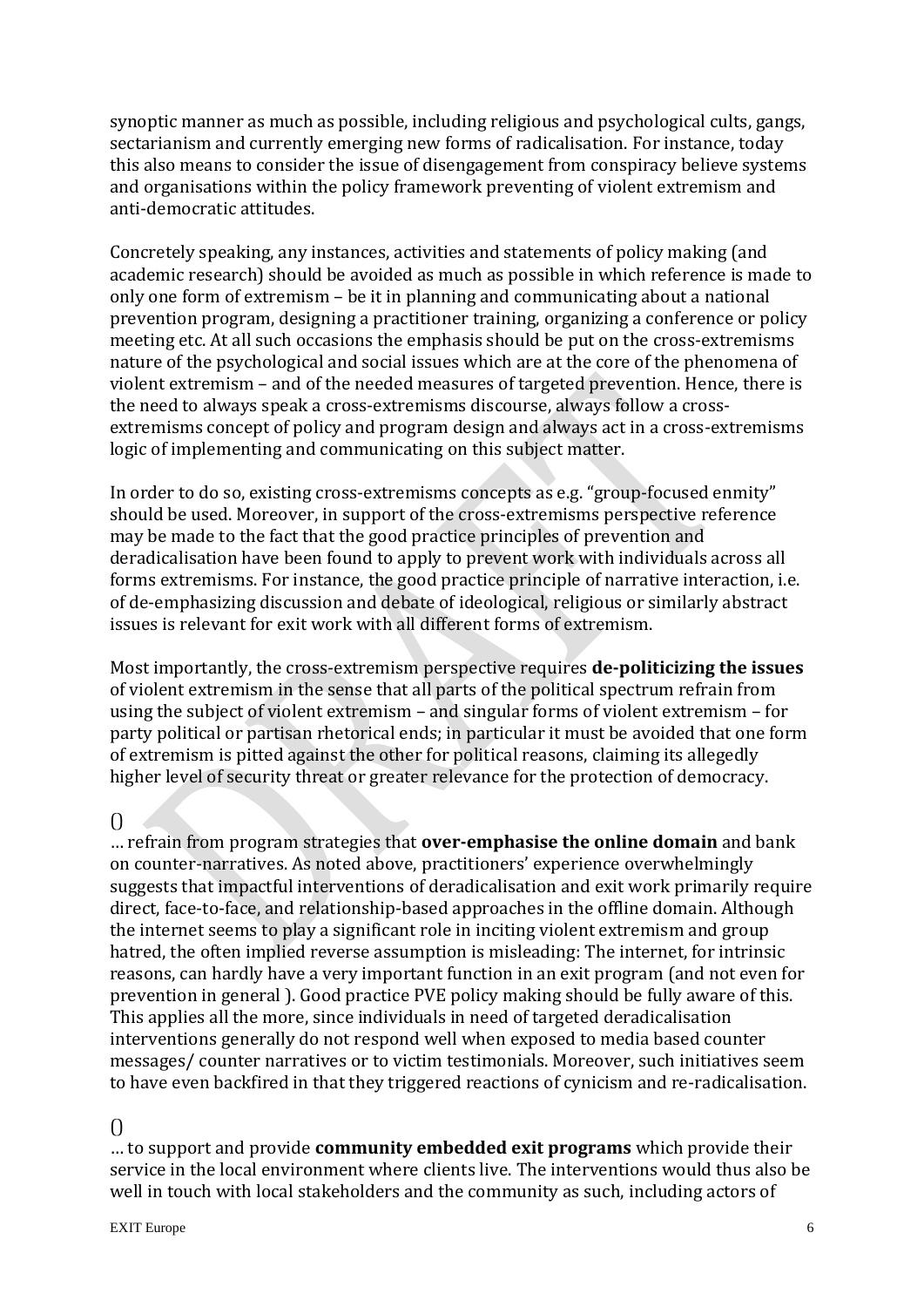local government. In particular, it must be avoided that intelligence services centralize and isolate individuals from local exit work interventions as is done in some member states.

Providing exit work and building up an exit program in a community embedded manner also requires to train practitioners from the local environment and build local PVE networks. Both the group work interventions (in schools, youth work, prisons) and the triangular exit work approach specifically support the aspects of community embedding and community resilience. Since, firstly, group interventions by nature have an impact of multiplication since more than one client participates – and all participants are part of the community. Secondly, the work done through diversity oriented tandem teams (being characterized by personal differences as to sex/ gender, social, ethnic and professional background) evidently enhances community awareness and resilience in matters of radicalisation and prevention. Since here representatives from different sectors of the community work together in an intensely collaborative manner when providing an intervention of professional relationship work.

This community building aspect of collaborating on a local exit program underlines the fact that exit work – being relational work done on the basis of a systemic approach – should always be a mutual three-way process in the sense that it has impact (i) on the clients who make progress towards adopting a democratic and peaceful conduct, (ii) on the practitioners who also continuously learn from and develop with their clients and (iii) on the community by becoming more aware and knowledgeable about issues of radicalisation and prevention.

Hence, community embedded exit work always considers and enhance societal resilience building within the community. It will therefor also communicate to the general public and media about what exit work is, why it is needed, how it is provided – and about which kinds of biographical, social and psychological circumstances are characteristic of the clients.

 $\bigcap$ 

… needs to be placed within a local **framework of universal prevention** the different actors of which should be connected through the local PVE networks in the community. This universal prevention strategy should encompass the issues of drug addiction (also social/relational addictions, cultic issues), mental health and suicide risks as well as all other sectors of youth and family welfare and counselling. The emphasis on universal prevention results from the insight that radicalised individuals have proven to be in multi-challenge situations (drugs, mental health, socioeconomic challenges .i.a.) which aggravate the risks of radicalising and committing terrorist crime. In a sense, the emphasis on universal prevention constitutes the ultimate consequence of the crossextremisms spectrum mentioned above.

## $\bigcap$

… support and develop **inter-agency collaboration** between state security and NGO derad practitioners, with clear protocols for information handling and the protection of personal data and privacy – which observe key delineations and the division of powers and functions between state and civil society. The collaboration should be trustful and regular and should also facilitate a good mutual understanding of the methods and challenges of the other partners' work sphere. Most importantly, the protocols of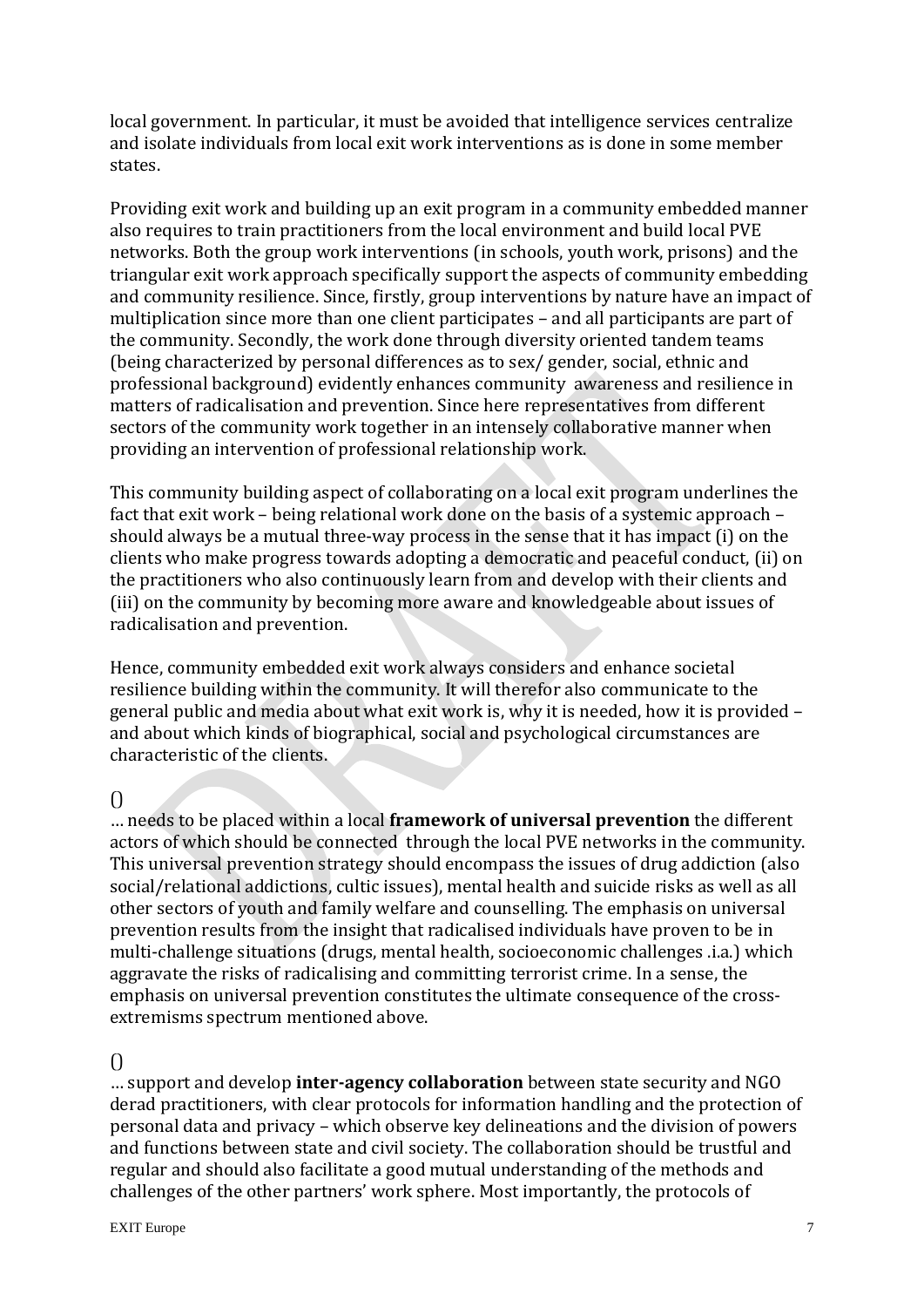collaboration should make sure (a) that security and intelligence practitioners are able to refer clients and personal data of clients to NGO practitioners in deradicalisation and exit work and (b) that exit work practitioners are able to work in full independence from the security agencies and grant maximal confidentiality to their clients.

A highly important sector of inter-agency collaboration pertains to the different social services in the community who cater to the same client; here, the option of exchanging personal information may be relevant and should be feasible, provided the client has given consent.

#### $\bigcap$

… to consider the **protection of personal data and privacy** and the ensuing confidentiality of exit work as having the highest priority in good practice interventions and in good practice program design – as well as for societal resilience on the whole.

Therefore, the protocols of inter-agency collaboration between NGO practitioners and security agencies/ intelligence must make sure that exit work practitioners share no information about their client work with security agencies at all. Furthermore, no commonly attended case conferences on identifiable clients must be held among them (as unfortunately is the case in many EU countries). Specifically, as already said above, state security and NGO exit work practitioners must not collaborate on any commonly executed risk assessment of clients. Also NGO practitioners must not share information about the separate and independent risk and resource assessments which they employ (while security actors may do so im the sense of a one-way street), since any such sharing of information would constitute a breach of the very confidentiality without which no sustainable exit work can operate. (Also, any such data exchange would not be very helpful or reasonable in view of security needs, so no true benefit would ensue from it anyhow.)

As a matter of course and as stated further above, exit practitioners are constantly attentive to signals of endangerment of self or/and of others that may become visible with their clients and are trained to recognize situations of imminent danger ahead – especially but not only with regard to risks of committing an act of violence or terrorism, in which case practitioners will alert security agencies.

Hence, data protection and confidentiality are entirely indispensable not only to safeguard individuals' rights and freedoms when embarking on exit work; they are also crucial to protect the reliability and trustworthiness of exit programs. For, quite evidently, clients would not sign up exit programs anymore once it has become known that their data are shared with security and jurisdiction.

This also underlines once more, the ultimate stake in these data protection issues is the safeguarding of the democratic and free society as such which relies on the division of powers and functions between state and civil society which are secured by data protection. More generally, it becomes evident that basic questions of ethics, human rights, democratic principles and rule of law hinge on good governance being assured in exit work and the protection of personal privacy.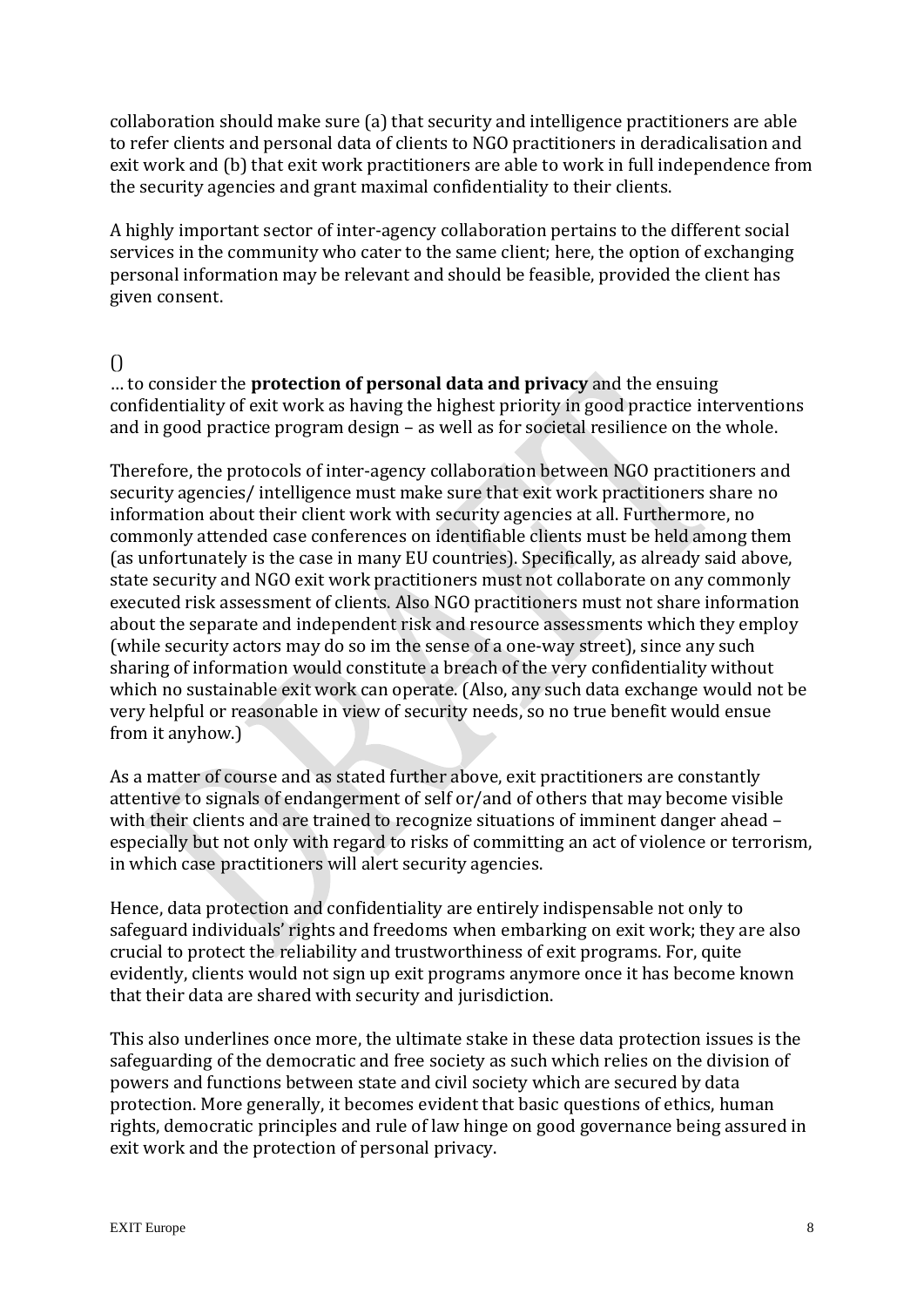In this respect, special attention needs to be given to two major risks: jurisdiction and intelligence agencies, since both have sometimes proven to be very eager to obtain sensitive and personal information about clients of exit work from practitioners for use in other purposes – and both have the state power to mandate such information to be handed out to them.

Therefore, any state-of-the-art European model of inter-agency collaboration in exit work requires, as stated above, that exit practitioners are not only able to work in full confidentiality but are also granted by law the legal right to refuse to give witness in court about their clients (as physicians, priests and psychotherapists have it).<sup>3</sup>

#### $\bigcap$

… facilitate effective **quality assurance** through **formative evaluation** in exit work on a national and European scale which secures that the ground principles of good practice are observed and highest quality of work is achieved. To this end, it is advisable to establish a commonly owned mechanism of capacity and expertise building among practitioner NGOs – which assures quality by mutual formative evaluation among each other. This would coincide with a process of network and coalition building among these NGOs, supporting mutual trust and good understanding of their diverse approaches and backgrounds – thus establishing a national practitioner community and eventually the establishing of a national association.

What, in turn, should be avoided is any top-down vetting of practitioner NGOs by assessing the quality of their work – and possibly even assessing their supposed "trustworthiness" – from an outside angle or from a funders perspective (as has recently been implied by the ISF-P Call 2020). Since such vetting would inevitably pit the different NGOs in the field against each other, saw conflict and divisiveness, hamper diversity, collaboration, practitioner exchange and community building and thus diminish the quality and sustainability of the work and of the professional field on the whole.

Rather, the commonly owned capacity and expertise building mechanism should be maximally inclusive and collaborative in nature and thus enhance the expertise, skill base and trust among all civil society practitioners working for NGOs in the field of derad and exit work. This mechanism should include the element of practitioner intervision, implemented by way of a cross-evaluation group practicing mutual formative evaluation in a confidential 'safe space' setting. In such groups experienced case workers from different NGOs would exchange, cross-consult and cross-evaluate their work on actual client cases and discuss the used methodology with maximal openness and commitment – and in doing so also reconfirm and further elaborate a set of commonly owned quality standards of good practice.

Such national practitioner community would thus also act as a cross-evaluation community of quality assurance, consultancy and training. Evidently, this practitioner community would then also be able to become a full partner on eyes level with governmental stakeholders and other societal partners of exit work.

<u>.</u>

EXIT Europe **9** <sup>3</sup> HW und Tobias M … xx